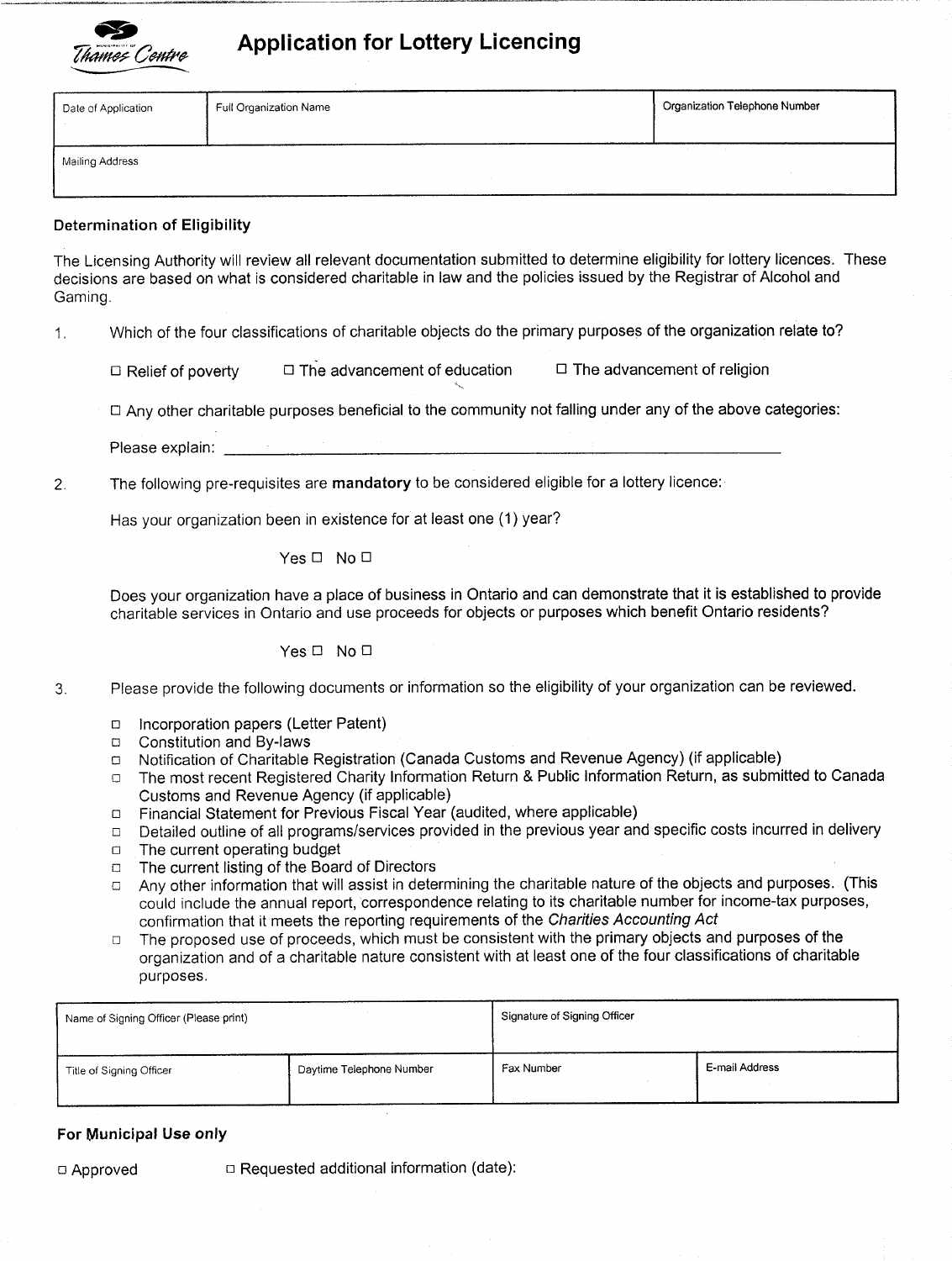| Registered Name of Organization (as shown on Governing Documents):                                                                                                                                                                                                                                                                                                                                                                                                              |  |  |  |
|---------------------------------------------------------------------------------------------------------------------------------------------------------------------------------------------------------------------------------------------------------------------------------------------------------------------------------------------------------------------------------------------------------------------------------------------------------------------------------|--|--|--|
|                                                                                                                                                                                                                                                                                                                                                                                                                                                                                 |  |  |  |
| Email Address: 2008. And Denver and Denver and Denver and Denver and Denver and Denver and Denver and Denver and Denver and Denver and Denver and Denver and Denver and Denver and Denver and Denver and Denver and Denver and                                                                                                                                                                                                                                                  |  |  |  |
| Is the Organization incorporated as a non-profit organization with Ministry of Consumer & Business Services (Ontario)?<br>$\Box$ Yes $\Box$ No                                                                                                                                                                                                                                                                                                                                  |  |  |  |
| Is the Organization registered with Revenue Canada as a charity? $\square$ Yes $\square$ No                                                                                                                                                                                                                                                                                                                                                                                     |  |  |  |
|                                                                                                                                                                                                                                                                                                                                                                                                                                                                                 |  |  |  |
|                                                                                                                                                                                                                                                                                                                                                                                                                                                                                 |  |  |  |
| What category best describes the Organization?<br>$\Box$ Advancement of Education $\Box$ Relief of Poverty<br>$\Box$ Health and Welfare<br>□ Advancement of Religion<br>$\Box$ Other Charitable Purposes Beneficial to the Community: (Please specify sub-category $\sqrt{ }$ )<br>_Culture & Arts ____________Health & Welfare ______________________Amateur Sports Organizations<br>_ Enhancement of Youth __ Public Safety Programs ________ Community Service Organizations |  |  |  |
| Please list and describe the specific programs and services delivered by the Organization and associated cost (do not restate<br>your mandate or mission statement):<br><b>Services</b><br>Costs                                                                                                                                                                                                                                                                                |  |  |  |
|                                                                                                                                                                                                                                                                                                                                                                                                                                                                                 |  |  |  |
| 2. $\qquad$                                                                                                                                                                                                                                                                                                                                                                                                                                                                     |  |  |  |
| 3.<br>3.                                                                                                                                                                                                                                                                                                                                                                                                                                                                        |  |  |  |
| 4. $\overline{\phantom{a}}$                                                                                                                                                                                                                                                                                                                                                                                                                                                     |  |  |  |
| $5.$ $5.$                                                                                                                                                                                                                                                                                                                                                                                                                                                                       |  |  |  |
| Approximate total number of members in the organization:                                                                                                                                                                                                                                                                                                                                                                                                                        |  |  |  |
| Please indicate last day of filing _____________________________ (date)                                                                                                                                                                                                                                                                                                                                                                                                         |  |  |  |
| Does the Organization currently manage and conduct any gaming event (lotteries) within the Municipality of Thames Centre or<br>other Municipalities?<br>$\square$ Yes $\square$ No                                                                                                                                                                                                                                                                                              |  |  |  |
| Please indicate type of gaming event and location (Municipality)                                                                                                                                                                                                                                                                                                                                                                                                                |  |  |  |
| □ Bingo ______________ □ Raffle*_____________ □ Break Open Ticket __________ □*Bazaars ___________                                                                                                                                                                                                                                                                                                                                                                              |  |  |  |
| *Please include name and address of Supplier registered under Gaming Control Act, 1992. ————————————————————                                                                                                                                                                                                                                                                                                                                                                    |  |  |  |
| 10. For the purpose of lottery licensing, all organizations must have a lottery trust account. Please complete the following<br>information:                                                                                                                                                                                                                                                                                                                                    |  |  |  |
| Name of Bank and Address:<br>Trust Account number:<br>a se a componente de contrar el componente de la contrar el componente de la componente de la componente de la<br>Date Opened:                                                                                                                                                                                                                                                                                            |  |  |  |
| Would you like to pick up the Licence?<br>Yes ______ Telephone Number: (<br>) and the set of the set of the set of the set of the set of the set of the set of the set of the set of the set of the set of the set of the set of the set of the set of the set of the set of the set of the set of the se                                                                                                                                                                       |  |  |  |
| No ___________ If no, licence will be mailed out.                                                                                                                                                                                                                                                                                                                                                                                                                               |  |  |  |